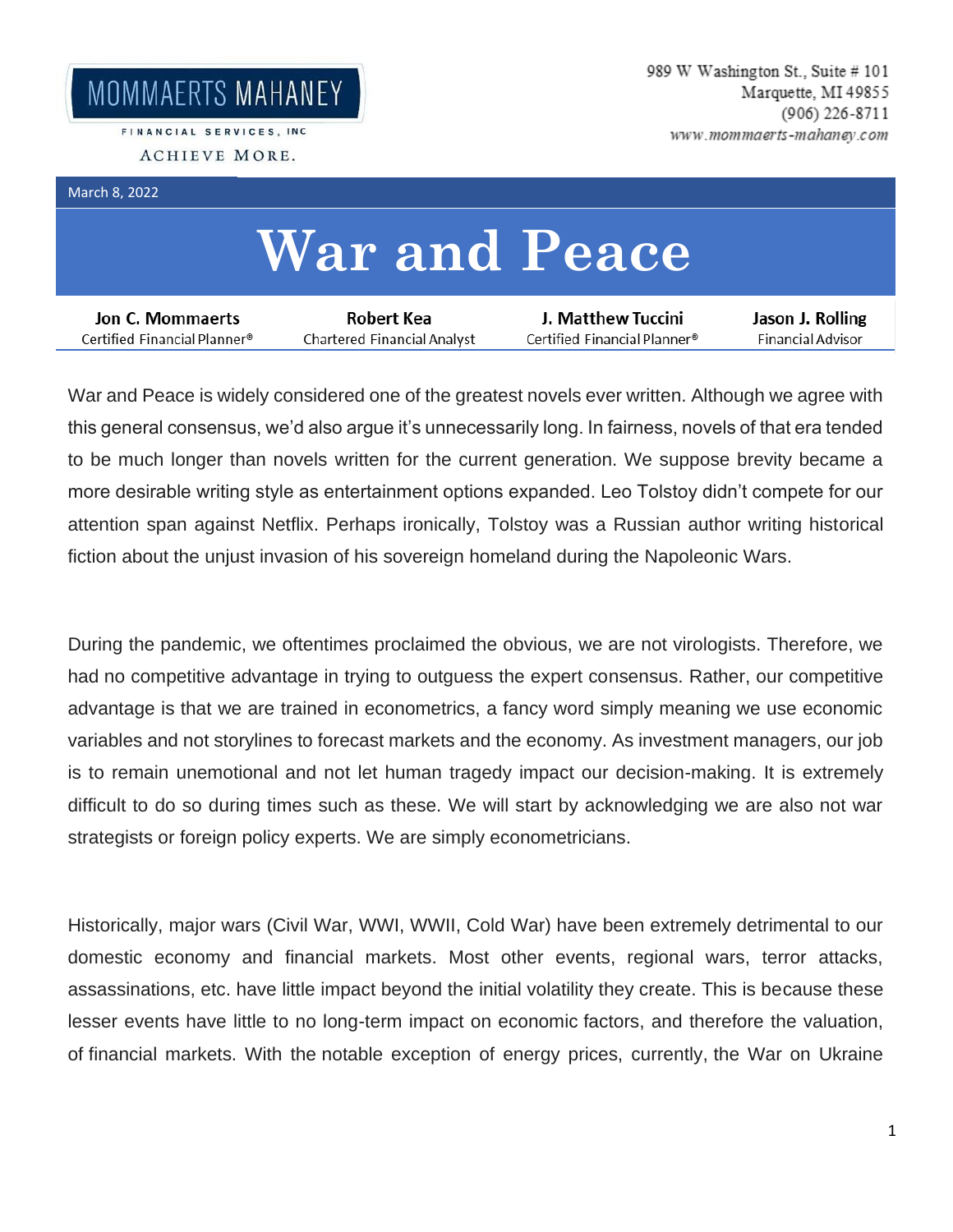appears to be more consistent with the latter. However, it also has characteristics that are consistent with the Cold War.

(We suppose we should also caveat that we are accepting the consensus view that this regional war will not turn into WWIII or go nuclear. If that assumption turns out to be wrong, well, let's just hope it doesn't.)

We included the Cold War as a major war even though it did not involve traditional warfare. The Cold War displayed many of the same characteristics as the other great wars. it was an extended confrontation that greatly impacted global trade and shifted economic production from the peacetime objectives of consumer goods and services (private sector production) to wartime objectives of military production (public sector production). The decrease in global trade and the shift from private to public production are extremely inflationary forces. Inflation spiked during these periods and financial markets suffered.



This war is causing an environment that was already inflationary to worsen. Energy prices are soaring. Higher energy prices have an immediate negative impact on consumer discretionary spending, cost of production, and corporate profits.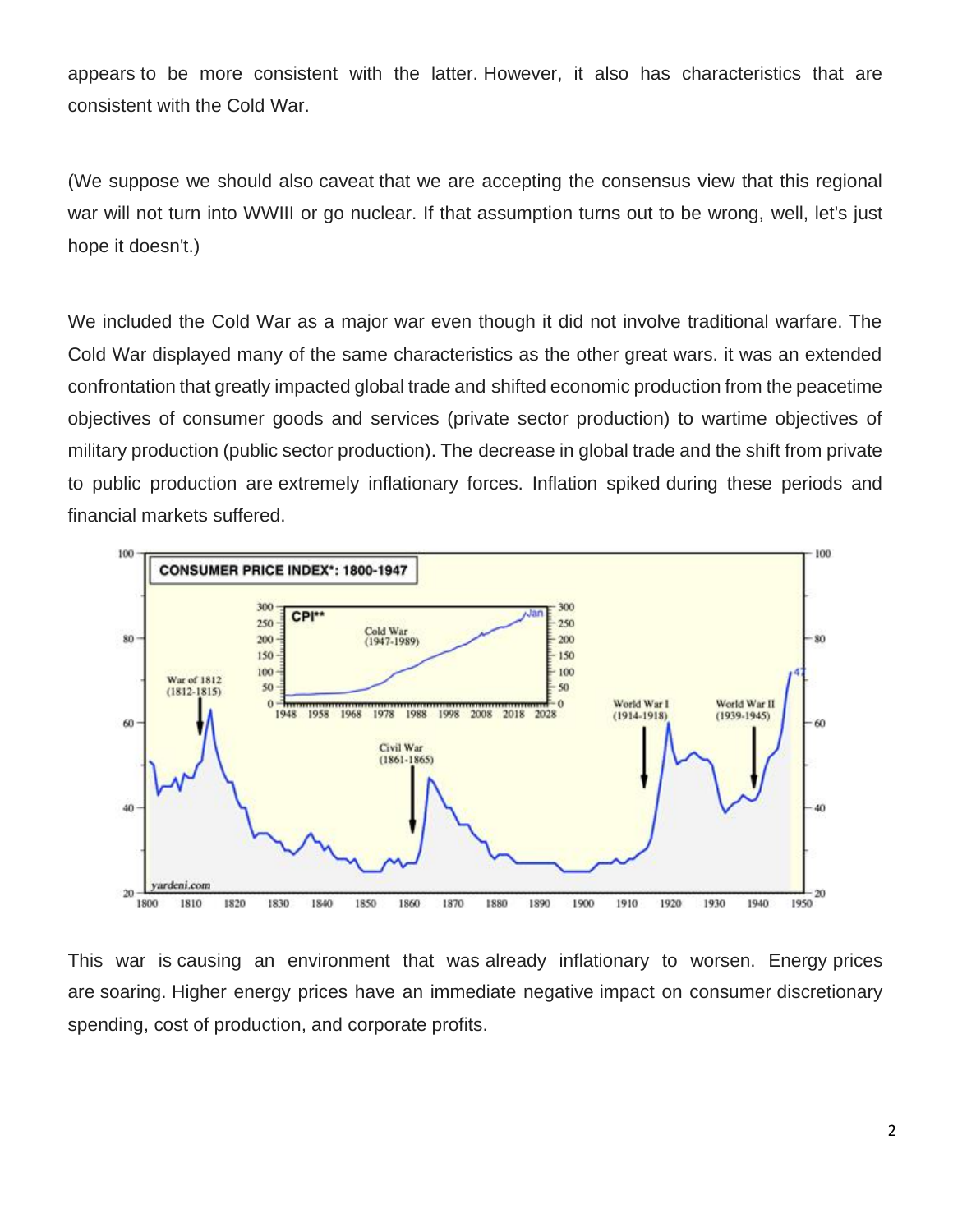

We are not yet ready to panic over higher energy prices. There's an expression in the commodity pits; "the cure for high commodity prices is.... high commodity prices". It's an important observation. Currently, headlines are correctly observing that oil prices have doubled over the last year. Headlines neglect to mention that energy prices remain well below levels they were at 10 and 15 years ago. Anyone who invested in oil a decade ago still needs oil to appreciate just to break even. We expect energy prices, in particular oil, to eventually ease. Here's why;

Unlike the 1070s, the supply of oil is not controlled by a single supplier (OPEC). The United States is currently producing about 1 million fewer barrels of oil today than it was a couple of years ago, and 2-3 million barrels below its estimated potential. While much of the blame for the decrease in production is being placed on clean energy advocates and environmental regulations, it would be naive not to also recognize that some of the blame should also be placed on low oil prices due to the pandemic. Oil companies are for-profit companies, when prices are low there is an incentive to produce less oil. This decreases supply, increases prices, and increases profit margin. We are not judging, just observing that the cure for low commodity prices seems to be.... low commodity prices. Regardless of who deserves what percentage of the blame for high oil prices, we think it is very likely production will increase and prices will moderate. Increased production will not be immediate, historically it has taken about 6 months to fully ramp up production.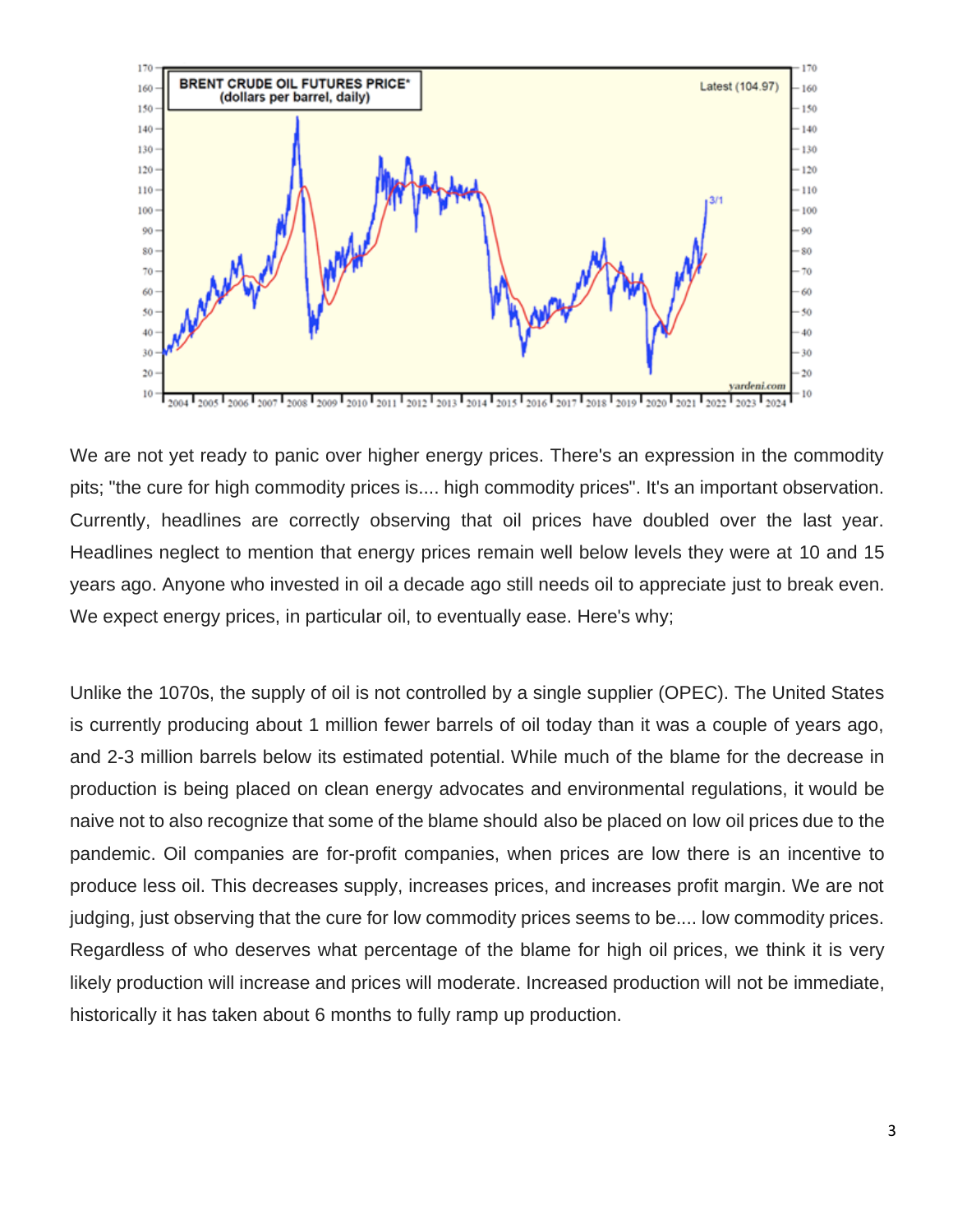

As of this writing, we are still importing oil from Russia. The pressure to stop doing so is enormous and we expect Russian oil imports will stop very soon, which will likely cause a further increase in oil prices. Increases in domestic production and/or increased oil imports from other countries will eventually offset the decrease in imported Russian oil, but the impact of another spike in energy prices will have an immediate impact on our domestic economy. Once again, we want to reiterate that we don't see the 1970s as a comparable period to now. Our domestic economy is nowhere near as reliant on foreign energy as we were in the 70's.

As we stated earlier, we are not war strategists. The consensus view is that this war will likely be an ongoing war that will remain regional. This war is greatly impacting the European economy and its financial markets. It is having a significant albeit less so impact on our domestic economy and financial markets. Global trade is declining (inflationary) while global economic growth is slowing. Stagflation is becoming a very real threat in Europe and is also creeping into our domestic economy. The Euro has weakened considerably vs. all the major currencies.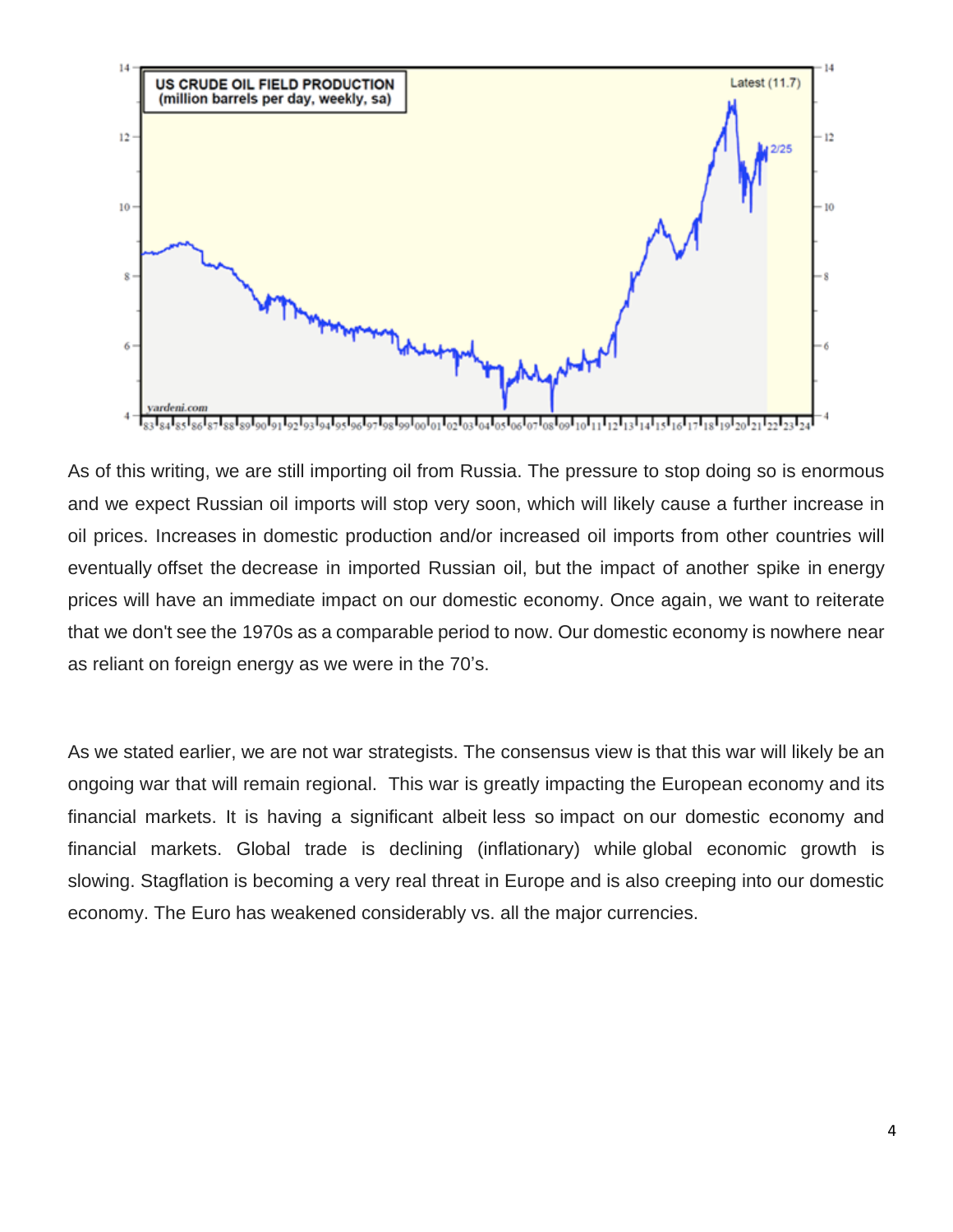

Please allow us a moment of therapy. It is difficult for us to look through the human tragedy we are all witnessing and plain-speak on its financial impact. Nevertheless, it is our fiduciary duty to do so.

**Immediate outlook and actions** - We plan to communicate more frequently than usual until we once again reach some sort of normalcy in this world. Over the last several years, we have been decidedly more bullish on stocks and dismissive of inflation than most market strategists. **Today marks a turning point, at least temporarily, in our outlook. We expect the European economy will stagflate (higher inflation and lower growth) and the US economy will battle the forces of stagflation until the energy supply expands and energy prices moderate.** We aren't forecasting a recession, but the odds of a recession are materially higher than they were at the beginning of the year. The Federal Reserve's ultra-easy monetary policy has put them in an extremely difficult situation. Global inflationary forces have been inserted into an economy that was already inflationary and running hot. The Fed now has 2 options; aggressively combat inflation through tighter monetary policy, or let inflation run wild. Both options greatly harm economic growth.

Stock valuations remain reasonable and we think it is likely domestic stocks will be higher at yearend than they are now. As energy production increases and energy prices ease, corporate earnings should recover. We find it unlikely that this spike in energy prices is structural. That said, the immediate future for stocks is uncertain and volatile. As evidenced by yesterday's market movements, the negative correlation between stocks and bonds is likely over given increased inflation rates and the likelihood of tighter monetary policy. We will continue to underweight duration for the foreseeable future. We continue to hold a 100% domestic portfolio tilted towards Value stocks. This has helped to limit losses and we don't expect to change this positioning anytime soon. In